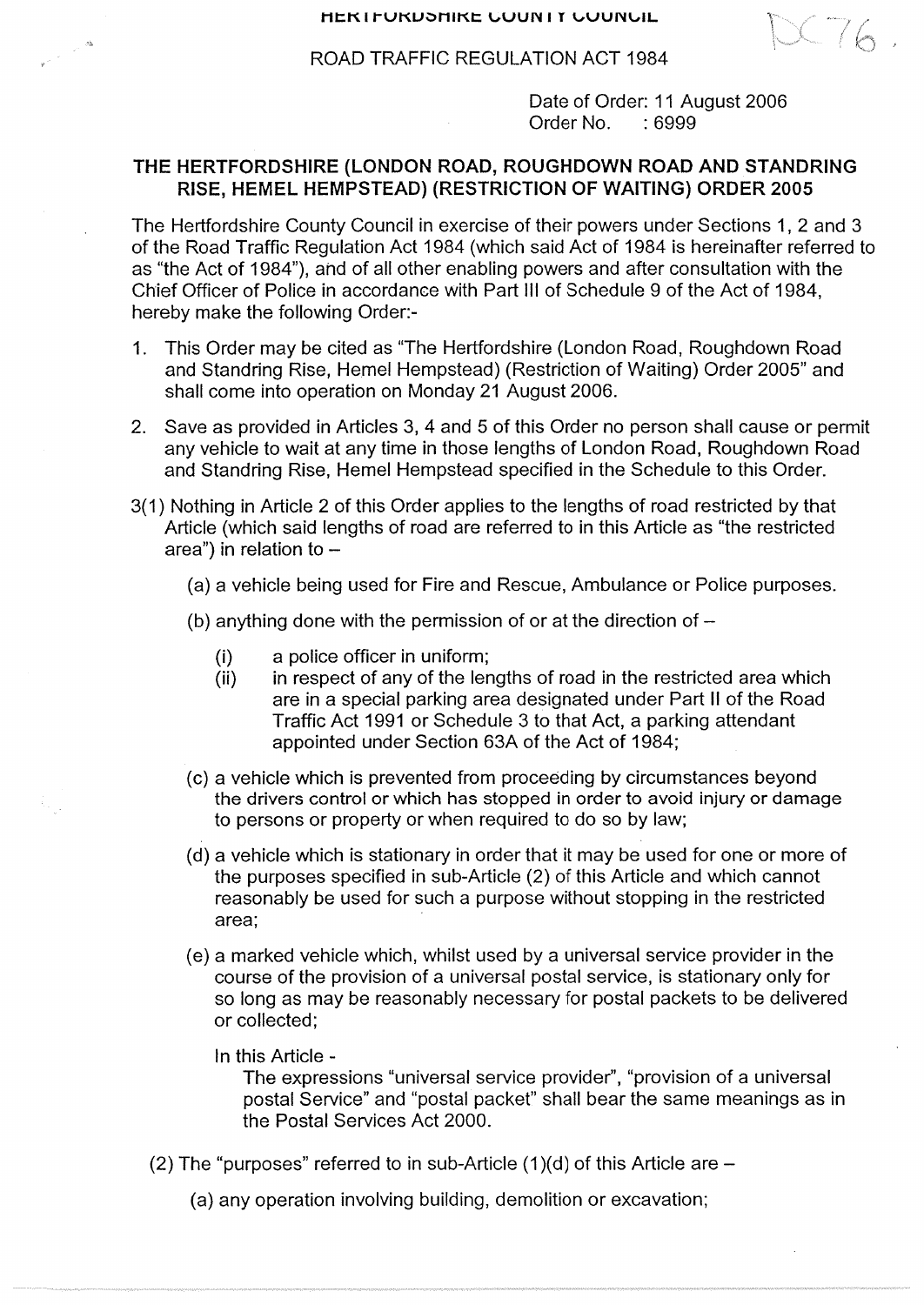- (b) the removal of any obstruction to traffic;
- (c) the maintenance, improvement or reconstruction of a road;
- (d) constructing, improving, maintaining, or cleaning of any street furniture.; or
- (e) the laying, erection, alteration, repair or cleaning of any sewer or of any<br>main pipe or apparatus for the supply of gas, water or electricity, or of any<br>telecommunications apparatus kept or installed for the purposes telecommunications code system or of any other telecommunications apparatus lawfully kept installed in any position.
- 4. Nothing in Article 2 of this Order applies to the lengths of road restricted by that Article (which said lengths of road are referred to in this Article as "the restricted area") so as to render it unlawful to cause or permit any vehicle to wait only for so long as may be reasonably necessary -
	- (a) to enable goods to be loaded on or unloaded from the vehicle from or to premises adjacent to the restricted area; or
	- (b) to enable a passenger to board or alight and to load and unload any luggage.
- 5.(1) Nothing in Article 2 of this Order shall render it unlawful to cause or permit a disabled person's vehicle which displays in the relevant position a disabled specified in the Schedule of this Order for a period not exceeding 3 hours (not being a period separated by an interval of less than 1 hour from a previous period of waiting by the same vehicle in the same length of road).
	- (2) In this Article -

"disabled person's vehicle" **has the same meaning as** in Section 142(1) of the Act of 1984;

**"disabled person's badge" has the same meaning as** in Section 142(1) of the Act of 1984;

**"parking disc" has the same meaning as given in Regulation 8(5) of** The Local Authorities' Traffic Orders **(Exemptions for Disabled Persons) (England) Regulations 2000; and**

"relevant position" means

- i) A vehicle displays a disabled person's badge in the relevant position if:
	- a) in the case of a vehicle fitted with a dashboard or facia panel, the badge is exhibited thereon so that Part 1 of the badge is legible from outside the vehicle; or
	- b) in the case of a vehicle not fitted with a dashboard or facia panel, the badge is exhibited in a conspicuous position on the vehicle so that Part 1 of the badge is legible from outside the vehicle;
- A vehicle displays a parking disc in the relevant position if:-  $\mathbf{ii}$ 
	- a) in the case of a vehicle fitted with a dashboard or facia panel, the disc is exhibited thereon so that the quarter hour period during which the period of waiting began is legible from outside the vehicle; or
	- b) in the case of a vehicle not so fitted, the disc is exhibited in a conspicuous position on the vehicle so that the quarter hour period